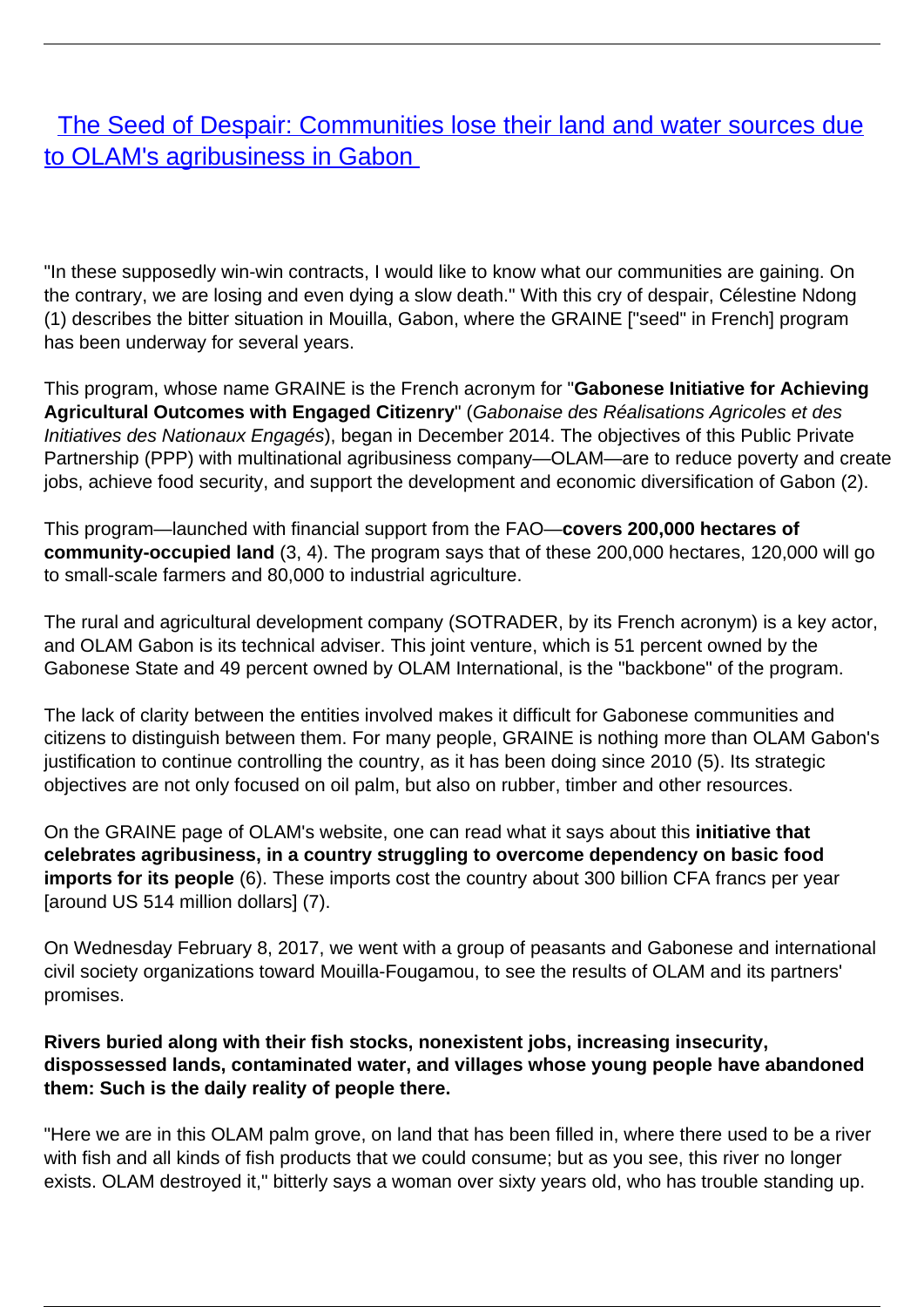Mboukou, which is about 32 kilometers from Mouilla, pays a high price for OLAM's goal to establish **"the largest oil palm plantation in Africa"** in Gabon, when the country's priority is to achieve food self-sufficiency (8).

It is apparent that industrial and export-based agriculture is the priority for the GRAINE program. In areas granted by the State, production efforts are only concentrated in those suitable for palm cultivation. Indeed, there are already 42,000 hectares of oil palm plantations; meanwhile food crops (banana, cassava, tomato, pepper) cover only 8,000 hectares, for example in the Ndendé region.

Along with land grabbing and the destruction of rivers, **we also found that the there were no jobs for young people in the villages, as had been promised.** On our visit to the plantations we could see that the labor came from Asia. Even the most routine tasks in the palm groves were done by foreigners.

Thus, local labor becomes scarce and appears to be on the verge of extinction.

In Yamba, another village where OLAM has plantations, the situation is equally bleak. OLAM plantations are "in front of peoples' houses," even though the country's legislation mandates that companies maintain a regulated distance. **"The management and forestry operators had proposed a five-kilometer buffer zone, which communities already considered to be insufficient; Today, as you can see, plantations are less than two kilometers away from our huts,"** says an indignant farmer from Saint-Martin, another equally-affected village.

Nonetheless, GRAINE continues to claim it is a unique program, aimed at local development and the diversification of the Gabonese economy. Meanwhile, GRAINE actors like OLAM have exported palm oil to Spain, Cameroon and Nigeria.

"Clearly, this program is a scam to make us lose our lands, through contracts that are hard to understand, and hard even to obtain copies of," reiterates an incensed member of a cooperative that receives a monthly allowance from the GRAINE program.

He goes on to say: "SOTRADER technicians explain to us the risk we run if we do not achieve a production that allows us to pay back the pre-financing from OLAM and SOTRADER—that is the seeds, fertilizers, machinery and wages of 100,000 CFA francs."

While having granted some property titles, which many people contest due to the lack of involvement and consultation with local peoples (and which are actually decrees he signed), the President of the Republic—hand in hand with OLAM—claims to be effecting development in Gabon (9). Yet this new era, in which peasants become wage workers on cooperatives promoted and created by the GRAINE program, foreshadows numerous obstacles towards achieving the goal of Gabonese people depending on their own farmers for food.

RADD Cameroon; SEFE Cameroon; YETHIO Ivory Coast; SYNAPARCAM Cameroon; GRAIN and WRM

(1) This name has been changed for security reasons.

(2) Report from the GRAINE Forum, held from November 5 to 7, 2015.